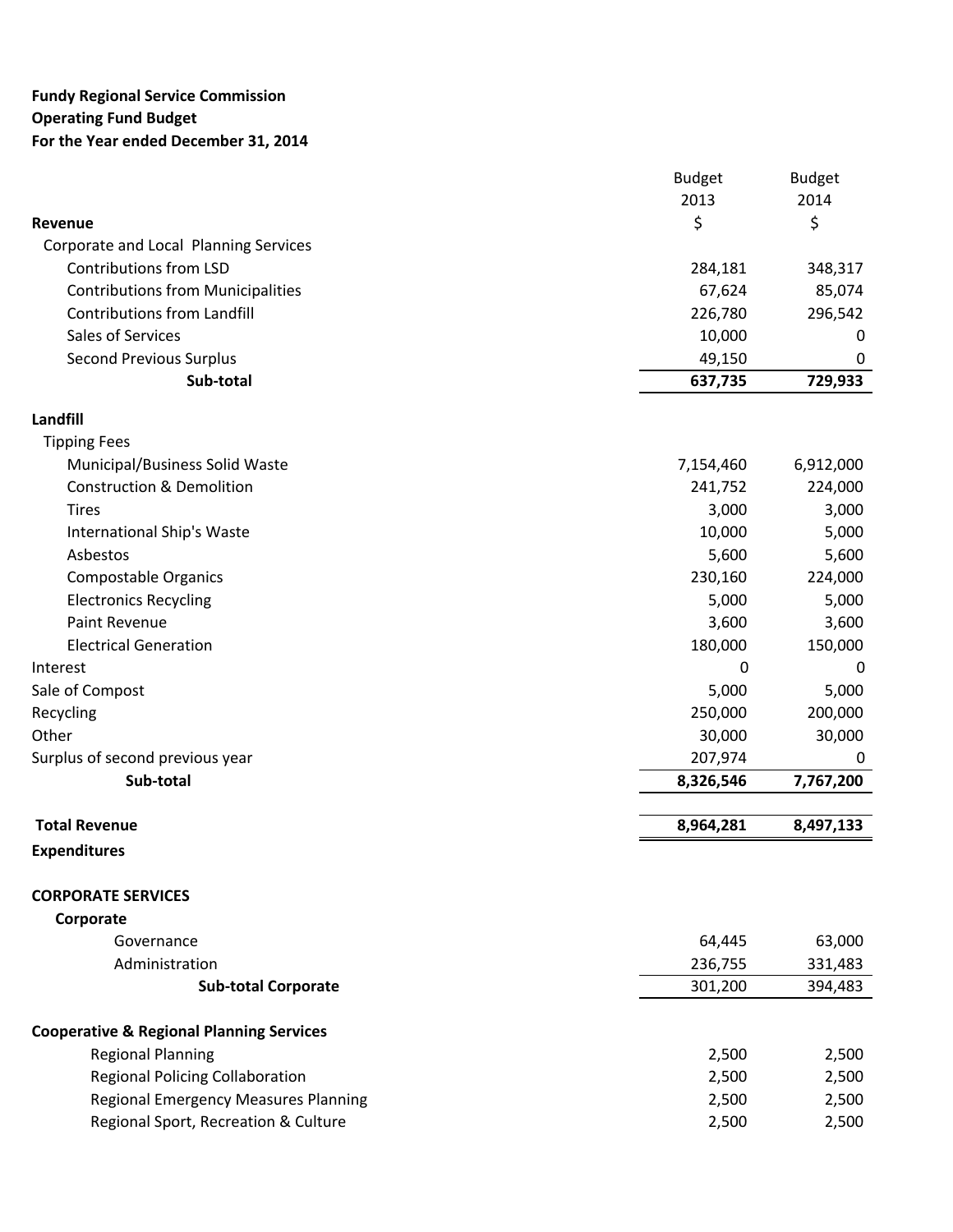|                                                               | <b>Budget</b>   | <b>Budget</b>   |
|---------------------------------------------------------------|-----------------|-----------------|
|                                                               | 2013            | 2014            |
|                                                               | \$              | \$              |
| Infrastructure Planning & Cost-Sharing                        |                 |                 |
| <b>Sub-total Cooperative &amp; Regional Planning Services</b> | 10,000          | 10,000          |
| <b>Local Planning Services</b>                                |                 |                 |
| Administration                                                | 89,060          | 47,652          |
| <b>Planning Services</b>                                      | 106,960         | 137,216         |
| <b>Inspection Services</b>                                    | 130,515         | 140,582         |
| <b>Sub-total Planning &amp; Building Inspection Services</b>  | 326,535         | 325,450         |
| <b>CORPORATE SERVICES SUB-TOTAL</b>                           | 637,735         | 729,933         |
| <b>LANDFILL SERVICES</b>                                      |                 |                 |
| <b>Solid Waste Administration</b>                             |                 |                 |
| Office and Administration                                     | 108,290         | 74,864          |
| <b>Professional Services</b>                                  | 119,000         | 134,772         |
| <b>Site Security</b>                                          | 6,950           | 6,950           |
| Personnel                                                     | 268,860         | 193,724         |
| Insurance                                                     | 155,150         | 155,150         |
| <b>Property Taxes</b>                                         | 253,015         | 253,271         |
| <b>Sub-total Administration</b>                               | 911,265         | 818,731         |
| <b>Environmental Health &amp; Safety</b>                      |                 |                 |
| Wages/Benefits                                                | 77,438          | 79,530          |
| Administration                                                | 5,850           | 5,850           |
| Domestic Well Sampling                                        | 10,300          | 10,400          |
| On Site Well Sampling                                         | 41,000          | 41,000          |
| <b>Sub-total Environmental H &amp; S</b>                      | 134,588         | 136,780         |
|                                                               |                 |                 |
| <b>Household Hazardous Waste</b>                              |                 |                 |
| <b>Disposal Cost</b><br>Electrical                            | 25,000<br>2,875 | 20,000<br>2,875 |
|                                                               |                 |                 |
| <b>Building Maintenance</b>                                   | 3,000           | 3,000           |
| Equipment<br><b>Sub-total Household HW</b>                    | 5,000           | 4,500<br>30,375 |
|                                                               | 35,875          |                 |
| <b>Public Education</b>                                       |                 |                 |
| <b>Wages and Benefits</b>                                     | 128,595         | 130,951         |
| Advertising, tours, promotional materials                     | 125,300         | 88,050          |
| Administration                                                | 18,500          | 18,600          |
| <b>Sub-total Public Education</b>                             | 272,395         | 237,601         |
| Landfill                                                      |                 |                 |
| <b>Cover Material</b>                                         | 160,000         | 140,260         |
|                                                               |                 |                 |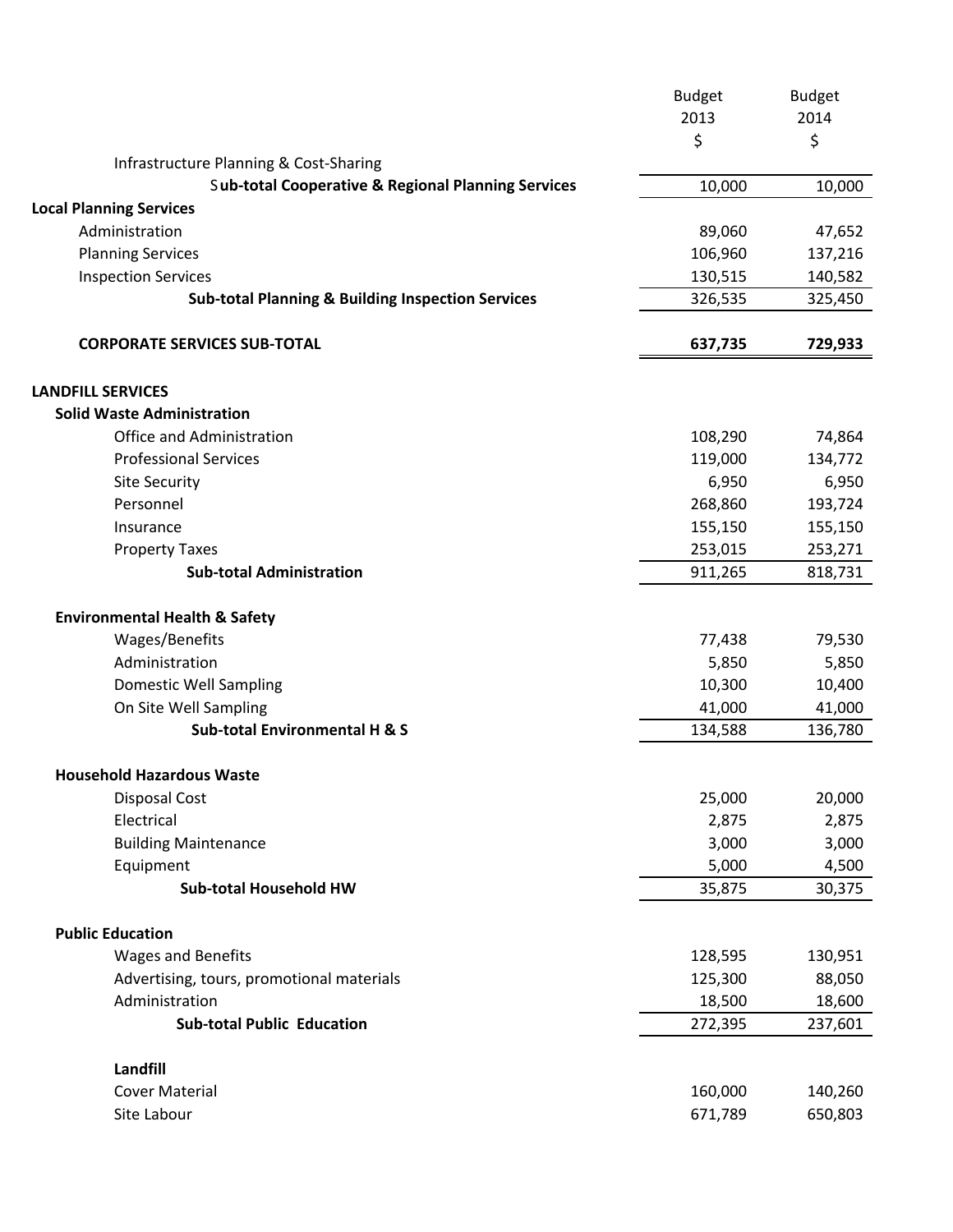|                                                  | <b>Budget</b> | <b>Budget</b> |
|--------------------------------------------------|---------------|---------------|
|                                                  | 2013          | 2014          |
|                                                  | \$            | \$            |
| Site non-labour operation (cell)                 | 349,964       | 345,832       |
| Site maintenance - roads, rounds, misc.          | 15,860        | 15,660        |
| Equipment Replacement Reserve - Landfill         | 0             | 0             |
| Special waste handling                           | 7,700         | 7,700         |
| <b>Sub-total Landfill</b>                        | 1,205,313     | 1,160,255     |
| <b>Scalehouse</b>                                |               |               |
| <b>Equipment Replacement Reserve</b>             | 0             | 0             |
| Wages/Benefits                                   | 135,881       | 138,036       |
| Scale Equipment/Supplies/Bank Fees               | 27,450        | 27,250        |
| <b>Sub-total Scalehouse</b>                      | 163,331       | 165,286       |
| <b>Gas Management/Electrical Generation</b>      |               |               |
| Labour                                           | 115,308       | 103,756       |
| Administration                                   | 25,100        | 20,000        |
| Electricity                                      | 3,000         | 3,000         |
| <b>Equipment Replacement</b>                     | 0             | 250000        |
| <b>Equipment Repairs/Fuels</b>                   | 105,400       | 95,400        |
| <b>Sub-total GM/Electrical Generation</b>        | 248,808       | 472,156       |
| <b>Fiscal Services/Other</b>                     |               |               |
| Debt Cost Landfill                               | 1,194,691     | 558,230       |
| Composting                                       | 386,596       | 401,589       |
| <b>Cell Construction Fund</b>                    | 663,187       | 451,082       |
| Capital Expenditures Financed from Operating     | 355,000       | 390,000       |
| 2nd previous year deficit                        | 0             | 244,502       |
| <b>Contributions to Corporate</b>                | 226,780       | 296,542       |
| <b>Perpetual Care Fund</b>                       | 101,401       | 109,156       |
| <b>Host Community Enhancement</b>                | 85,049        | 85,347        |
| Support to CMEI                                  | 23,355        | 23,438        |
| <b>Sub-total Fiscal Services/Other</b>           | 3,036,060     | 2,559,886     |
| Leachate                                         |               |               |
| Leachate management                              | 592,023       | 447,071       |
| <b>Sedimentation Ponds</b>                       | 41,960        | 41,960        |
| <b>Sub-total Leachate Management</b>             | 633,983       | 489,031       |
| <b>Waste Diversion - Recycling Depot Program</b> |               |               |
| Equipment Replacement Reserve - drop off depot   | 0             | 0             |
| Operations - Drop off depot                      | 661,715       | 662,574       |
| <b>Sub-total Recycling Depot Program</b>         | 661,715       | 662,574       |